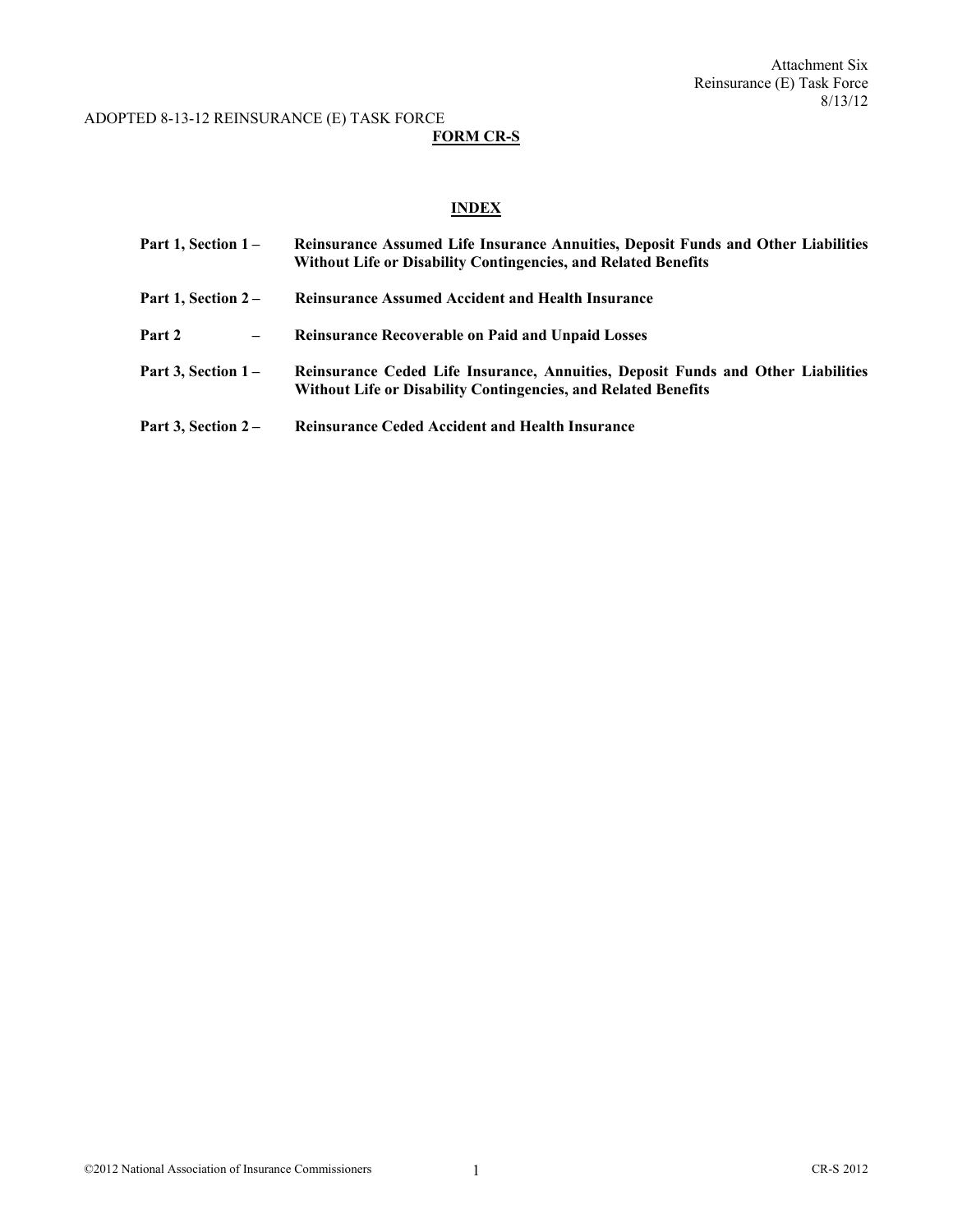## **FORM CR-S** − **PART 1 – SECTION 1**

## **REINSURANCE ASSUMED LIFE INSURANCE, ANNUITIES, DEPOSIT FUNDS AND OTHER LIABILITIES WITHOUT LIFE OR DISABILITY CONTINGENCIES, AND RELATED BENEFITS LISTED BY REINSURED COMPANY AS OF DECEMBER 31, (MOST RECENT YEAR-END)**

Form CR-S Part 1, Section 1 must be reported by an assuming insurer upon initial application for status as a Certified Reinsurer, and on an annual basis thereafter so long as the Certified Reinsurer maintains certification. Amounts are to be reported in U.S. dollars with thousands omitted. All dates reported in Form CR-S must be in the format MM/DD/YYYY. For example, the date December 13, 2011 should be reported as 12/13/2011. The Certified Reinsurer's rating and collateral requirement, as assigned by the certifying state, and the effective date of such rating, must be included on this form with respect to each filing that is submitted subsequent to certification.

Part 1, Section 1 provides information on all reinsurance assumed for life insurance, annuities, deposit fund and other liabilities without life or disability contingencies, and related benefits from ceding insurers domiciled in the U.S. and abroad. Part 1, Section 1 data may be reported on an aggregate basis as opposed to reporting data applicable to each individual ceding insurer. However, reporting entities are required to segregate and subtotal this aggregate information in accordance with the categories listed below, as applicable.\*

\*Note: Additional Instructions for Assuming Insurers Subject to Filing Schedule S Part 1 of the NAIC Annual Statement – In certain cases, a non-U.S. domiciled assuming insurer is required to file annually a Schedule S Part 1 from the NAIC Annual Statement. The Schedule S Part 1 filing is submitted to a U.S. state in which the assuming insurer maintains a trust fund in a qualified U.S. financial institution for the payment of the valid claims of its U.S. ceding insurers with respect to U.S. reinsurance it has assumed under a status other than as a Certified Reinsurer. The purpose of the Schedule S Part 1 filing is to enable the commissioner of the state in which the trust is domiciled to determine the sufficiency of the trust fund, and its Form CR-S filing does not affect this Schedule S Part 1 filing requirement. The assuming insurer's Schedule S Part 1 should only include U.S. reinsurance it has assumed that is supported by this trust.

In such cases, the assuming insurer may exclude from Form CR-S Part 1 U.S. reinsurance assumed that is reported in its Schedule S Part 1. However, the assuming insurer must attach a copy of its Schedule S Part 1 filing with its Form CR-S, and must clearly indicate on Form CR-S Part 1 that its U.S. reinsurance assumed is reported in this manner (i.e., its Form CR-S Part 1 includes non-U.S. reinsurance assumed and U.S. reinsurance assumed under its Certified Reinsurer status, while its attached Schedule s Part 1 includes U.S. reinsurance it has assumed under a status other than as a Certified Reinsurer).

| <b>Group or Category</b> | Line Number |
|--------------------------|-------------|
| <b>General Account</b>   |             |
| Affiliates               |             |
|                          |             |
| Non-Affiliates           |             |
|                          |             |
| Separate Accounts        |             |
| Affiliates               |             |
|                          | .0899999    |
| Non-Affiliates           |             |
|                          | 1399999     |
|                          |             |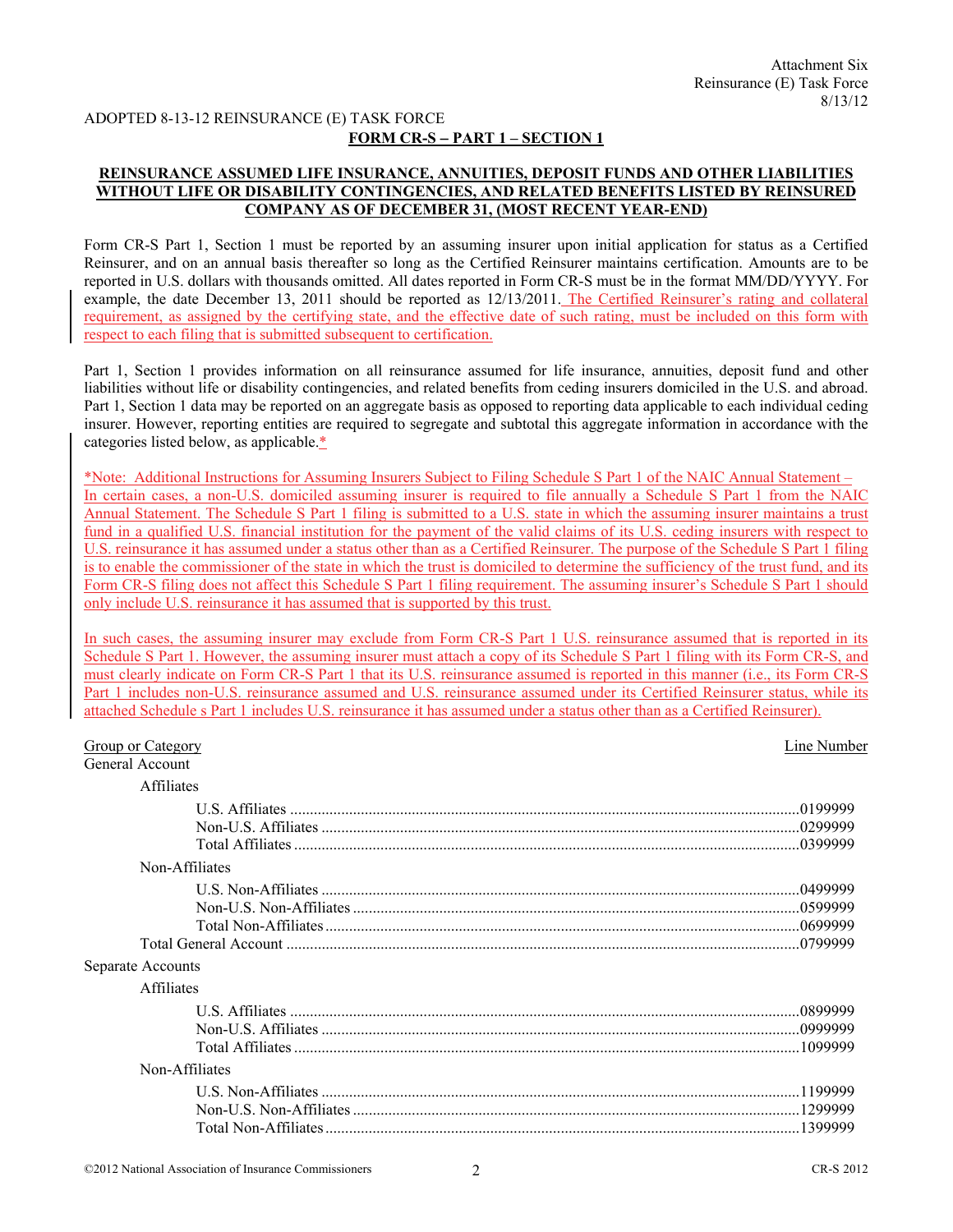## **Column Descriptions**

| Column 7  |                   | Amount in Force at End of Year                                                                                                                                                  |
|-----------|-------------------|---------------------------------------------------------------------------------------------------------------------------------------------------------------------------------|
|           |                   | For catastrophe-reinsurance (CAT), disability reinsurance (DIS), accidental death benefit reinsurance<br>(ADB) and annuity reinsurance (ACO and AMCO), leave this column blank. |
| Column 9  |                   | Premiums                                                                                                                                                                        |
|           |                   | For deposit funds and other liabilities without life or disability contingencies, leave this column blank.                                                                      |
| Column 10 | $\qquad \qquad -$ | Reinsurance Payable on Paid and Unpaid Losses                                                                                                                                   |
|           |                   | For deposit funds and other liabilities without life or disability contingencies, leave this column blank.                                                                      |
| Column 11 |                   | Modified Coinsurance Reserve                                                                                                                                                    |
|           |                   | Report the amount of reserves held by the ceding company under modified coinsurance contracts.<br>Include separate accounts modified coinsurance reserves.                      |
| Column 12 |                   | Funds Withheld Under Coinsurance                                                                                                                                                |
|           |                   | Report the amount of funds withheld by the ceding company on coinsurance contracts.                                                                                             |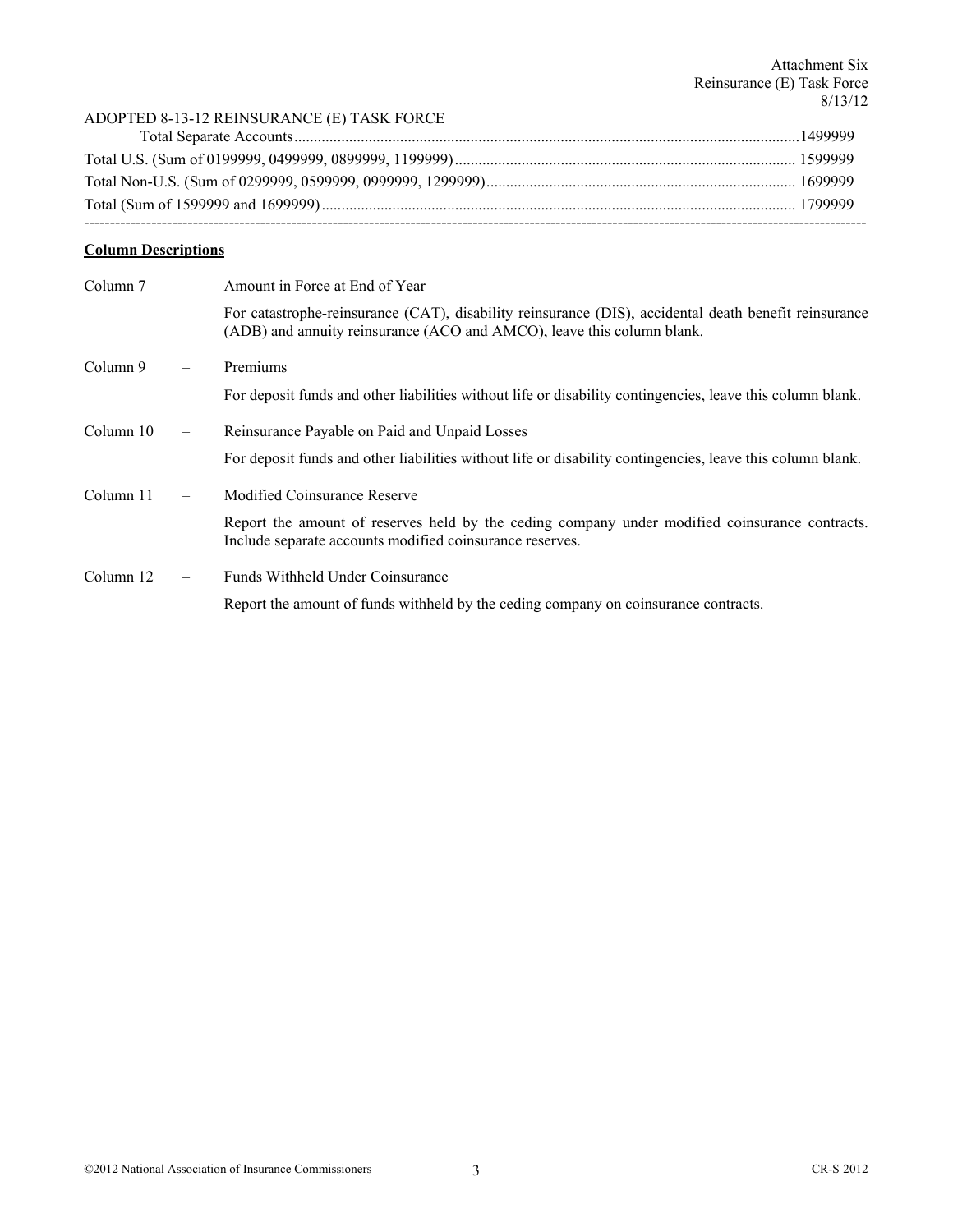## **FORM CR-S** − **PART 1 – SECTION 2**

## **REINSURANCE ASSUMED ACCIDENT AND HEALTH INSURANCE LISTED BY REINSURED COMPANY AS OF DECEMBER 31, (MOST RECENT YEAR-END)**

Form CR-S Part 1, Section 2 must be reported by an assuming insurer upon initial application for status as a Certified Reinsurer, and on an annual basis thereafter so long as the Certified Reinsurer maintains certification. Amounts are to be reported in U.S. dollars with thousands omitted. All dates reported in Form CR-S must be in the format MM/DD/YYYY. For example, the date December 13, 2011 should be reported as 12/13/2011. The Certified Reinsurer's rating and collateral requirement, as assigned by the certifying state, and the effective date of such rating, must be included on this form with respect to each filing that is submitted subsequent to certification.

Part 1, Section 2 provides information on all reinsurance assumed for accident and health insurance from ceding insurers domiciled in the U.S. and abroad. Amounts are to be reported in U.S. dollars with thousands omitted. Part 1, Section 2 data may be reported on an aggregate basis as opposed to reporting data applicable to each individual ceding insurer. However, reporting entities are required to segregate and subtotal this aggregate information in accordance with the categories listed below, as applicable.\*

\*Note: Additional Instructions for Assuming Insurers Subject to Filing Schedule S Part 1 of the NAIC Annual Statement – In certain cases, a non-U.S. domiciled assuming insurer is required to file annually a Schedule S Part 1 from the NAIC Annual Statement. The Schedule S Part 1 filing is submitted to a U.S. state in which the assuming insurer maintains a trust fund in a qualified U.S. financial institution for the payment of the valid claims of its U.S. ceding insurers with respect to U.S. reinsurance it has assumed under a status other than as a Certified Reinsurer. The purpose of the Schedule S Part 1 filing is to enable the commissioner of the state in which the trust is domiciled to determine the sufficiency of the trust fund, and its Form CR-S filing does not affect this Schedule S Part 1 filing requirement. The assuming insurer's Schedule S Part 1 should only include U.S. reinsurance it has assumed that is supported by this trust.

In such cases, the assuming insurer may exclude from Form CR-S Part 1 U.S. reinsurance assumed that is reported in its Schedule S Part 1. However, the assuming insurer must attach a copy of its Schedule S Part 1 filing with its Form CR-S, and must clearly indicate on Form CR-S Part 1 that its U.S. reinsurance assumed is reported in this manner (i.e., its Form CR-S Part 1 includes non-U.S. reinsurance assumed and U.S. reinsurance assumed under its Certified Reinsurer status, while its attached Schedule s Part 1 includes U.S. reinsurance it has assumed under a status other than as a Certified Reinsurer).

| Group or Category                                     | Line Number |
|-------------------------------------------------------|-------------|
| Reinsurance Assumed from Affiliated Ceding Insurers   |             |
|                                                       |             |
|                                                       |             |
|                                                       |             |
| Reinsurance Assumed from Unaffiliated Ceding Insurers |             |
|                                                       |             |
|                                                       |             |
|                                                       |             |
|                                                       |             |
|                                                       |             |

## **Column Descriptions**

| Column $7 -$ |                           | <b>Assumed Reinsurance Premiums</b>                |
|--------------|---------------------------|----------------------------------------------------|
| Column 8     |                           | <b>Unearned Assumed Reinsurance Premiums</b>       |
| Column 9     | $\mathcal{L}=\mathcal{L}$ | Reserve Liability Other Than For Unearned Premiums |
| Column 10    | $\sim 100$ km s $^{-1}$   | Reinsurance Payable on Paid and Unpaid Losses      |
| Column 11    |                           | Modified Coinsurance Reserve                       |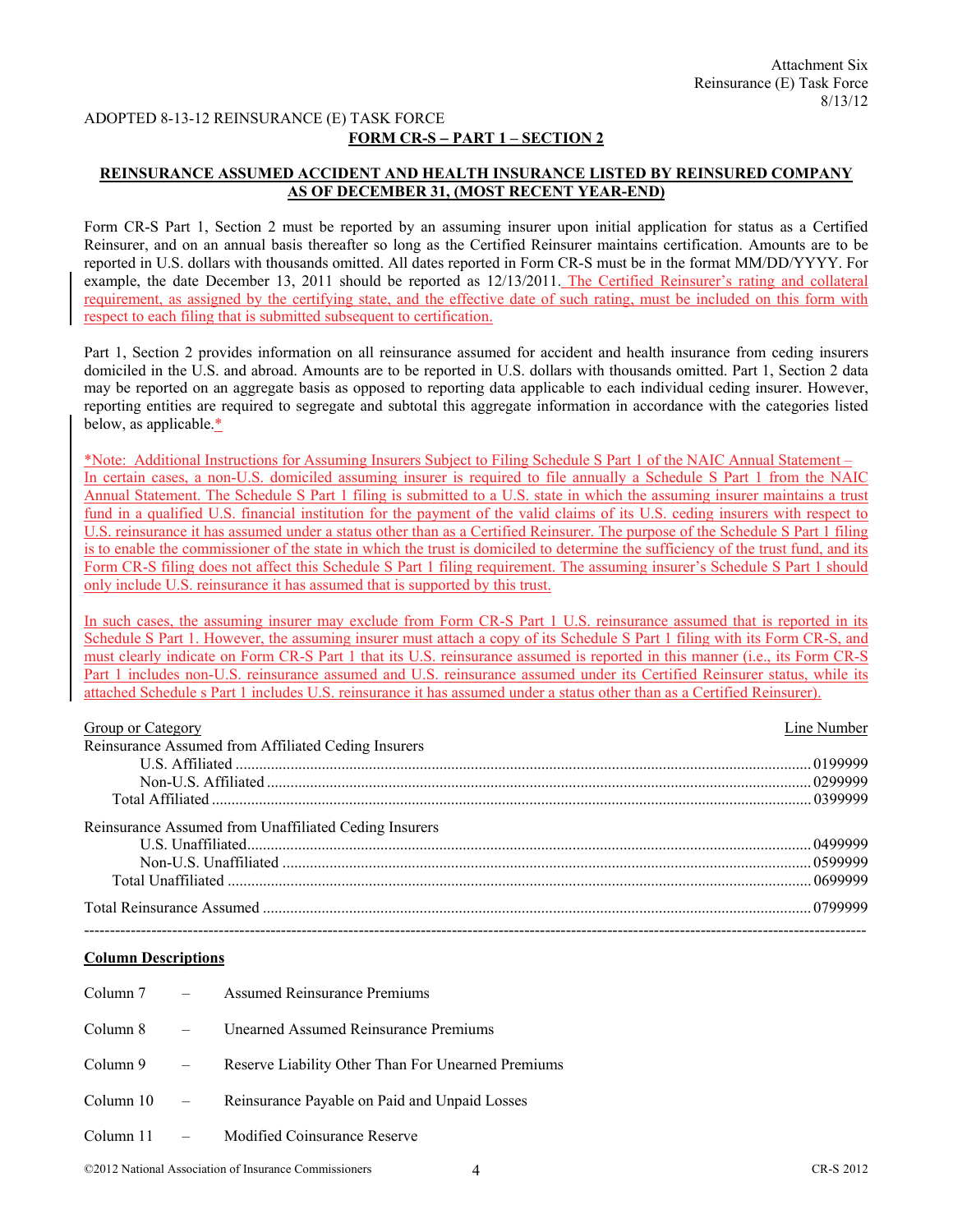Report the amount of the reserves held by the ceding company under modified coinsurance contracts.

Column 12 – Funds Withheld Under Coinsurance

Report the amount of funds withheld by the ceding company on coinsurance contracts.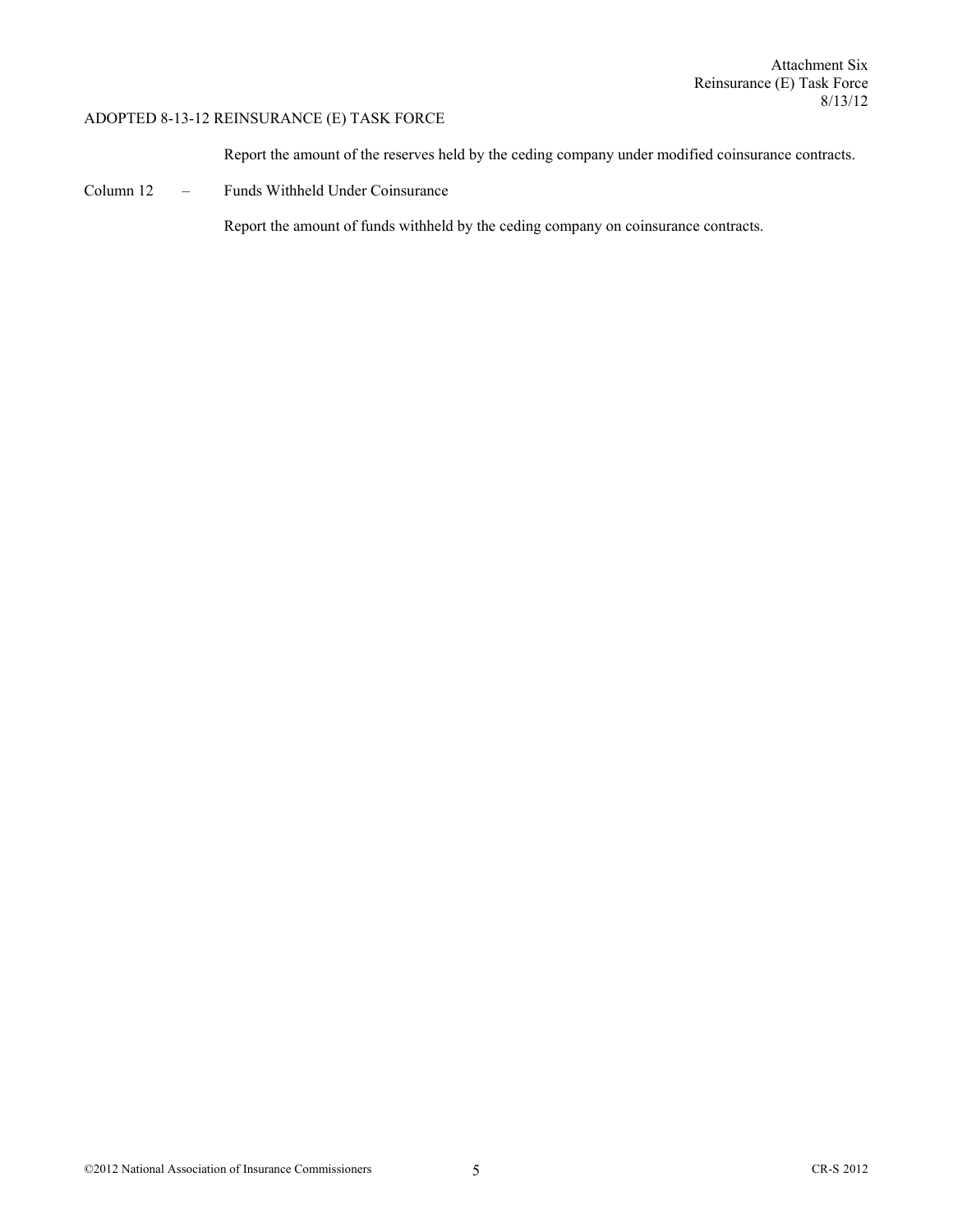#### **FORM CR-S** − **PART 2**

## **REINSURANCE RECOVERABLE ON PAID AND UNPAID LOSSES AS OF DECEMBER 31, (MOST RECENT YEAR-END)**

Form CR-S Part 2 must be reported by an assuming insurer upon initial application for status as a Certified Reinsurer, and on an annual basis thereafter so long as the Certified Reinsurer maintains certification. Amounts are to be reported in U.S. dollars with thousands omitted. All dates reported in Form CR-S must be in the format MM/DD/YYYY. For example, the date December 13, 2011 should be reported as 12/13/2011. The Certified Reinsurer's rating and collateral requirement, as assigned by the certifying state, and the effective date of such rating, must be included on this form with respect to each filing that is submitted subsequent to certification.

Part 2 provides information with respect to reinsurance recoverable on paid and unpaid losses from assuming insurers domiciled in the U.S. and abroad. Reporting entities are required to provide assuming insurer-specific data on reinsurance ceded for a minimum of the top ten assuming insurers as measured by reinsurance recoverables. Assuming insurer-specific data must be reported for additional assuming insurers (i.e., beyond the top ten) only to the extent necessary to ensure that the assuming insurer-specific reporting represents at least 75% of all reinsurance recoverables due. Reporting entities are required to subtotal this information, including both individual and aggregate data, into the categories listed below, as applicable.

| <b>Group or Category</b><br>Life and Annuity | Line Number |
|----------------------------------------------|-------------|
| Affiliates                                   |             |
|                                              |             |
| Non-Affiliates                               |             |
|                                              |             |
|                                              |             |
| Accident and Health                          |             |
| <b>Affiliates</b>                            |             |
|                                              |             |
| Non-Affiliates                               |             |
|                                              |             |
|                                              |             |
|                                              |             |
|                                              |             |
|                                              |             |

#### **Column Description**

Column 1 – Company Code or ID Number

 The U.S. Federal Employer Identification Number (FEIN) must be reported for each U.S. domiciled insurer and U.S. branch of an alien insurer. For insurers domiciled in non-U.S. jurisdictions, report the entity's national identification number as issued by its domestic jurisdiction. Reinsurance intermediaries should not be listed, as Form CR-F is intended to identify only risk-bearing entities.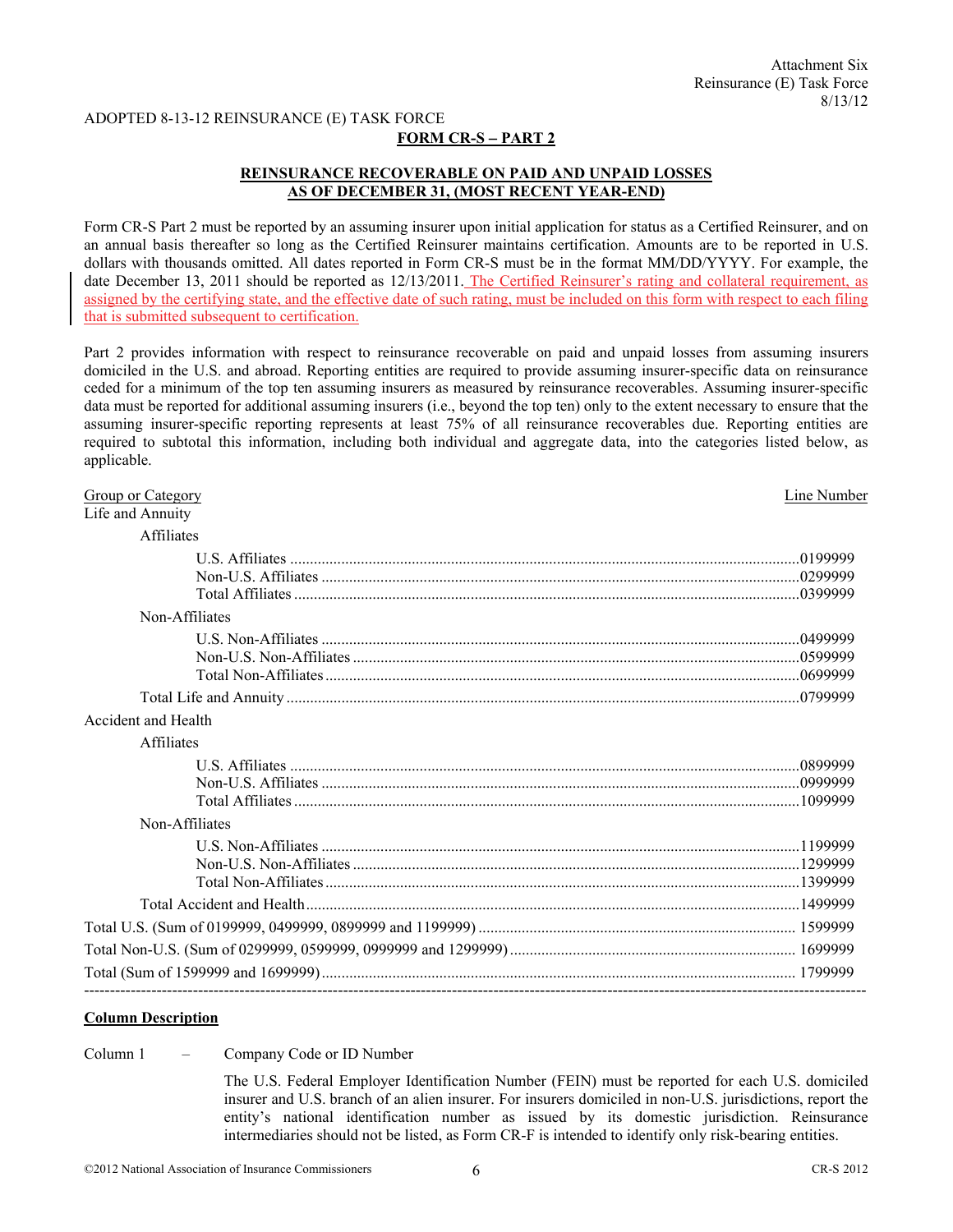- Column 3 Effective Date Report earliest effective date of contracts with recoverables reported applicable to individual assuming insurers.
- Column 4 Name of Company (Reinsurer)
- Column 5 Location (Domiciliary Jurisdiction)

Report the two-character postal code abbreviation for the domiciliary jurisdiction. A comprehensive listing of postal code abbreviations for foreign countries is attached to these instructions. For postal code abbreviations of foreign countries not found in the appendix, use the code found at:

#### **www.nationsonline.org/oneworld/countrycodes.htm**

If a reinsurer has merged with another entity, report the domiciliary jurisdiction of the surviving entity.

Column 6 – Paid Losses

Report reinsured claim amounts paid by the reporting entity but not yet reimbursed by the reinsurer.

Column 7 – Unpaid Losses

Include the reinsured amounts for claims that are in course of settlement and will become recoverable from reinsurers following payment.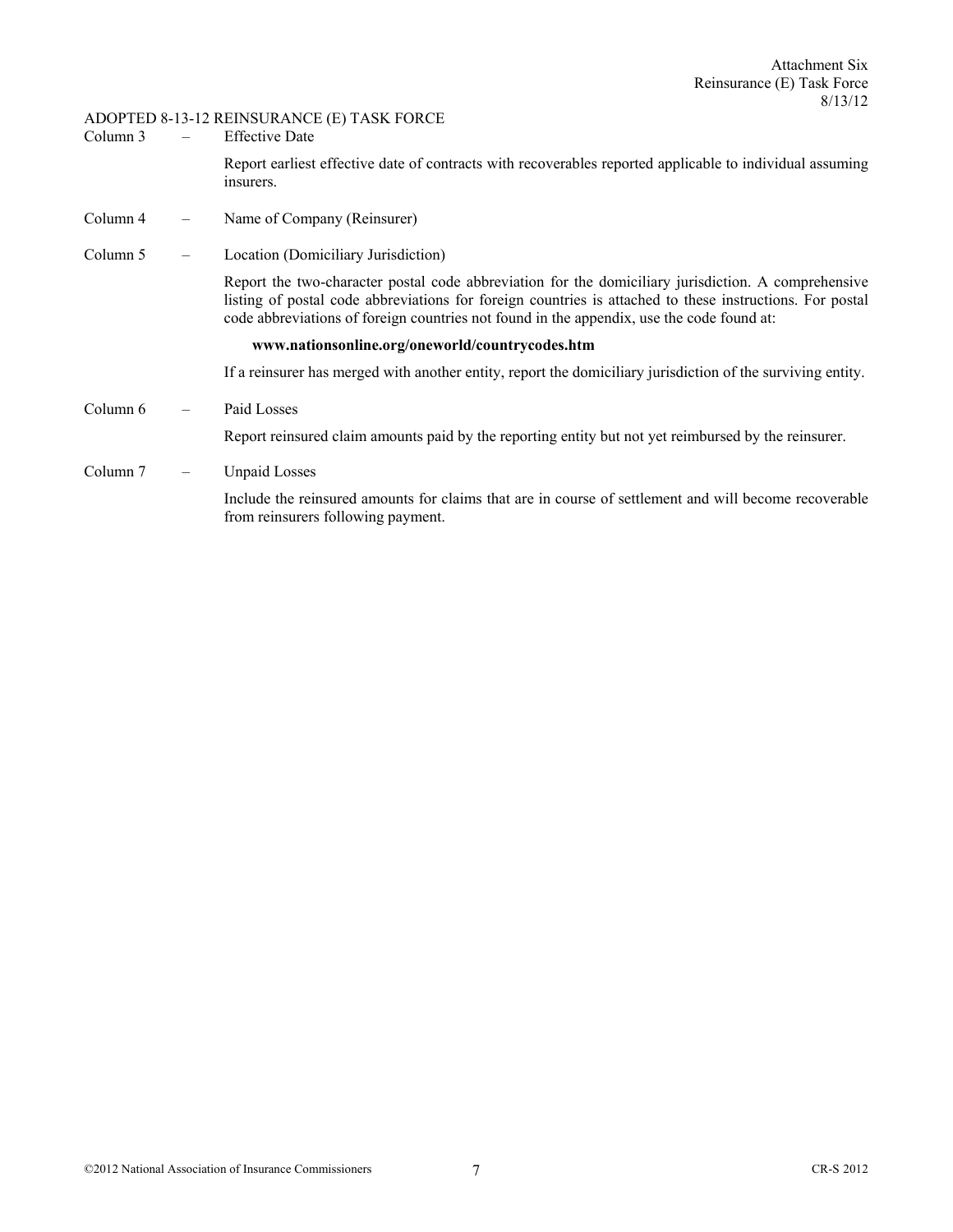## **FORM CR-S** − **PART 3** − **SECTION 1**

## **REINSURANCE CEDED LIFE INSURANCE, ANNUITIES, DEPOSIT FUNDS AND OTHER LIABILITIES WITHOUT LIFE OR DISABILITY CONTINGENCIES, AND RELATED BENEFITS AS OF DECEMBER 31, (MOST RECENT YEAR-END)**

Form CR-S Part 3 Section 1 must be reported by an assuming insurer upon initial application for status as a Certified Reinsurer, and on an annual basis thereafter so long as the Certified Reinsurer maintains certification. Amounts are to be reported in U.S. dollars with thousands omitted. All dates reported in Form CR-S must be in the format MM/DD/YYYY. For example, the date December 13, 2011 should be reported as 12/13/2011. The Certified Reinsurer's rating and collateral requirement, as assigned by the certifying state, and the effective date of such rating, must be included on this form with respect to each filing that is submitted subsequent to certification.

Part 3 Section 1 provides information with respect to reinsurance ceded or retroceded by a Certified Reinsurer (or applicant) to assuming insurers domiciled in the U.S. and abroad. Reporting entities are required to provide assuming insurer-specific data on reinsurance ceded for a minimum of the top ten assuming insurers as measured by reinsurance recoverables. Assuming insurer-specific data must be reported for additional assuming insurers (i.e., beyond the top ten) only to the extent necessary to ensure that the assuming insurer-specific reporting represents at least 75% of all reinsurance recoverables due. Part 3 Section 1 data applicable to all other assuming insurers may be reported on an aggregate basis. Reporting entities are required to subtotal this information, including both individual and aggregate data, into the categories listed below, as applicable. Include actual reinsurance ceded on group cases but exclude jointly underwritten group contracts.

| Group or Category | Line Number |
|-------------------|-------------|
| General Account   |             |
| Affiliates        |             |
|                   |             |
|                   |             |
|                   |             |
| Non-Affiliates    |             |
|                   |             |
|                   |             |
|                   |             |
|                   |             |
| Separate Accounts |             |
| Affiliates        |             |
|                   |             |
|                   |             |
|                   |             |
| Non-Affiliates    |             |
|                   |             |
|                   |             |
|                   |             |
|                   |             |
|                   |             |
|                   |             |
|                   |             |
|                   |             |

Column 1 – Company Code or ID Number

 The U.S. Federal Employer Identification Number (FEIN) must be reported for each U.S. domiciled insurer and U.S. branch of an alien insurer. For insurers domiciled in non-U.S. jurisdictions, report the entity's national identification number as issued by its domestic jurisdiction. Reinsurance intermediaries should not be listed, as Form CR-F is intended to identify only risk-bearing entities.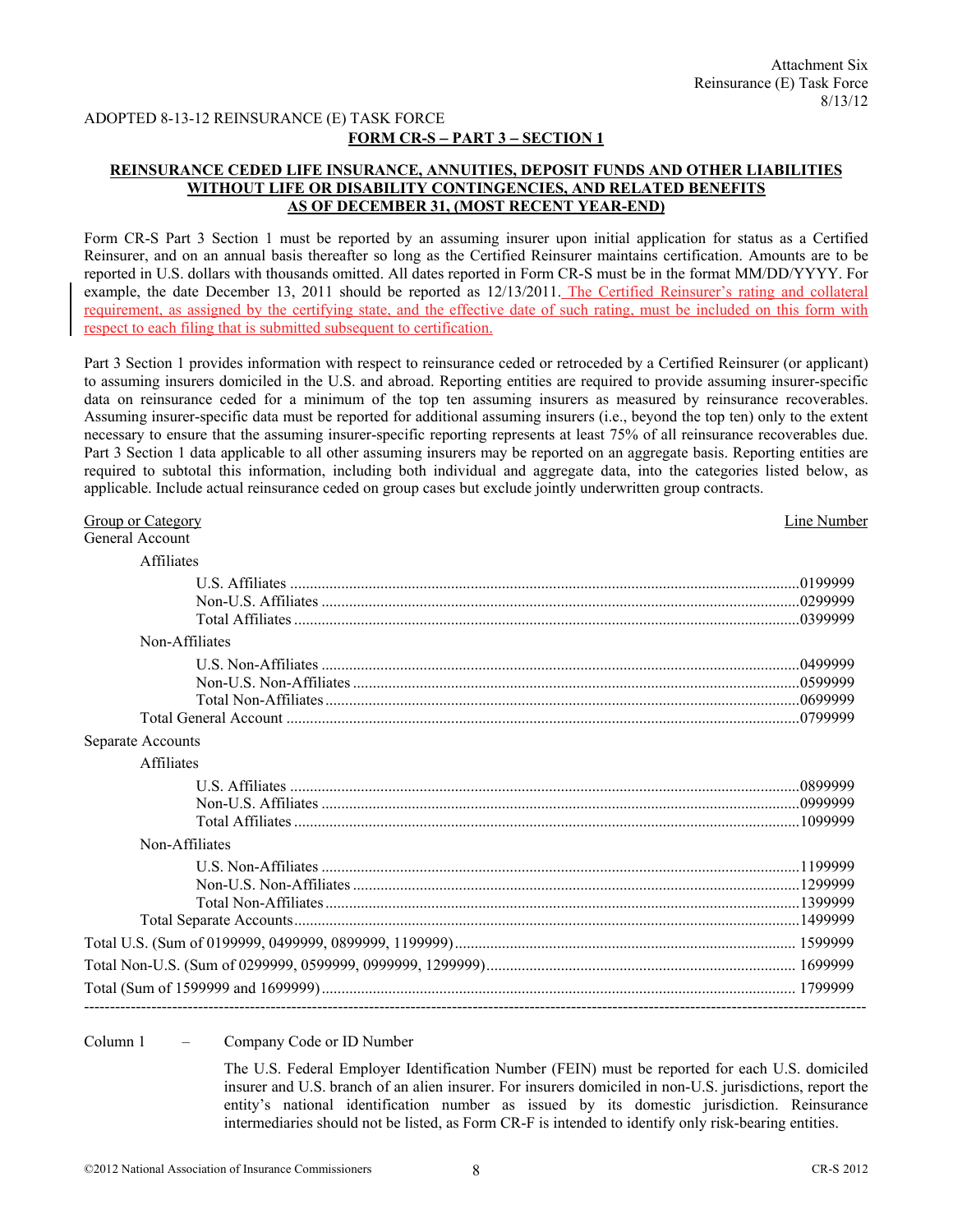- Column 3 Effective Date Report earliest effective date of contracts with recoverables reported applicable to individual assuming insurers.
- Column 4 Name of Company (Reinsurer)
- Column 5 Location (Domiciliary Jurisdiction)

Report the two-character postal code abbreviation for the domiciliary jurisdiction. A comprehensive listing of postal code abbreviations for foreign countries is available in the appendix of these instructions. For postal code abbreviations of foreign countries not found in the appendix, use the code found at:

#### **www.nationsonline.org/oneworld/countrycodes.htm**

If a reinsurer has merged with another entity, report the domiciliary jurisdiction of the surviving entity.

Column 6 – Type of Reinsurance Ceded

Use the following abbreviations to identify the plan and type of reinsurance. For example, group coinsurance with funds withheld should be identified as COFW/G. (If there is more than one type of reinsurance in the same reinsurance company, show each type on a separate line.) NOTE: The type should be entered in all capital letters, and ALL reinsurance types must be followed by /G (for Group) or /I (for Individual).

#### **Abbreviations:**

|  | Individual | $\epsilon$ All Reinsurance Types should be |
|--|------------|--------------------------------------------|
|  | Group      | followed by $\pi$ or $/G$ .                |

| CO           | Coinsurance                                                               | <b>ACO</b>    | Annuity coinsurance                                                               |
|--------------|---------------------------------------------------------------------------|---------------|-----------------------------------------------------------------------------------|
| <b>COFW</b>  | Coinsurance with funds<br>withheld                                        | <b>ACOFW</b>  | Annuity coinsurance with<br>funds withheld                                        |
| <b>MCO</b>   | Modified coinsurance                                                      | AMCO          | Annuity modified<br>coinsurance                                                   |
| <b>MCOFW</b> | Modified coinsurance<br>with funds withheld                               | <b>AMCOFW</b> | Annuity modified<br>coinsurance with funds<br>withheld                            |
| <b>COMB</b>  | Combination<br>coinsurance/modified<br>coinsurance                        | <b>ACOMB</b>  | Annuity combination<br>coinsurance/modified<br>coinsurance                        |
| <b>COMBW</b> | Combination<br>coinsurance/modified<br>coinsurance with funds<br>withheld | <b>ACOMBW</b> | Annuity combination<br>coinsurance/modified<br>coinsurance with funds<br>withheld |
| <b>YRT</b>   | Yearly renewable term                                                     | <b>GMDB</b>   | Guaranteed minimum<br>death benefit                                               |
| <b>CAT</b>   | Catastrophe                                                               | <b>GMDBFW</b> | Guaranteed minimum<br>death benefit funds<br>withheld                             |
| <b>OTH</b>   | Other reinsurance                                                         | <b>ADB</b>    | Accidental death benefit                                                          |
|              |                                                                           | DIS           | Disability benefits                                                               |

### **REINSURANCE TYPES**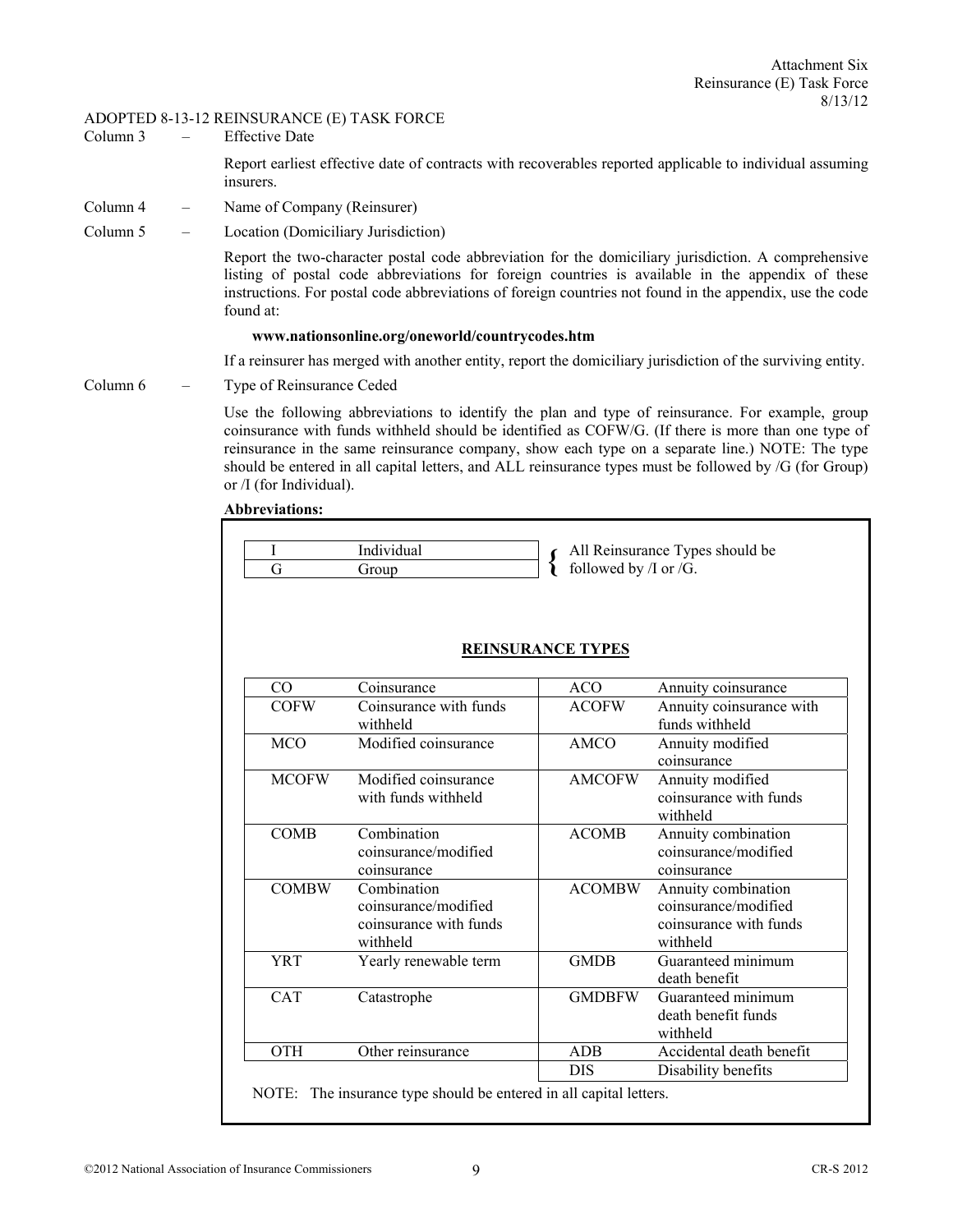| Column 7  | $\overline{\phantom{0}}$ | Amount in Force at End of Year                                                                                                                                                                                                                                                                                                                        |
|-----------|--------------------------|-------------------------------------------------------------------------------------------------------------------------------------------------------------------------------------------------------------------------------------------------------------------------------------------------------------------------------------------------------|
|           |                          | Report the ceded amount of the basic life insurance policy only                                                                                                                                                                                                                                                                                       |
|           |                          | For catastrophe-reinsurance (CAT), disability reinsurance (DIS), accidental death benefit reinsurance<br>(ADB) and annuity reinsurance (ACO and AMCO), leave this column blank.                                                                                                                                                                       |
| Column 8  |                          | Reserve Credit Taken Current Year                                                                                                                                                                                                                                                                                                                     |
| Column 9  |                          | Reserve Credit Taken Prior Year                                                                                                                                                                                                                                                                                                                       |
| Column 10 | $\overline{\phantom{m}}$ | Premiums                                                                                                                                                                                                                                                                                                                                              |
|           |                          | Amounts included in this column should represent reinsurance ceded premiums on an incurred basis.                                                                                                                                                                                                                                                     |
|           |                          | For deposit funds and other liabilities without life or disability contingencies, leave this column blank.                                                                                                                                                                                                                                            |
| Columns   |                          |                                                                                                                                                                                                                                                                                                                                                       |
| 11 & 12   |                          | <b>Outstanding Surplus Relief</b>                                                                                                                                                                                                                                                                                                                     |
|           |                          | Outstanding surplus relief means the amount of surplus not yet reported as income.                                                                                                                                                                                                                                                                    |
|           |                          | Report the amount of initial commissions and expense allowance not yet recovered by the reinsurer for<br>the following types of treaties (individual or group): CO, ACO, MCO, AMCO, COFW, ACOFW,<br>MCOFW, AMCOFW, COMB, ACOMB, ACOMBW AND COMBW. This column does not apply to<br>CAT, DIS, ADB, YRT or other non-proportional reinsurance treaties. |
|           |                          | Include the outstanding surplus resulting from reinsurance of separate accounts business.                                                                                                                                                                                                                                                             |
| Column 13 | $\overline{\phantom{m}}$ | <b>Modified Coinsurance Reserve</b>                                                                                                                                                                                                                                                                                                                   |
|           |                          | Report the amount of reserves held under modified coinsurance contracts. Include separate accounts<br>modified coinsurance reserves.                                                                                                                                                                                                                  |
| Column 14 | $\overline{\phantom{m}}$ | Funds Withheld Under Coinsurance                                                                                                                                                                                                                                                                                                                      |
|           |                          | Report the amount of funds withheld on coinsurance contracts.                                                                                                                                                                                                                                                                                         |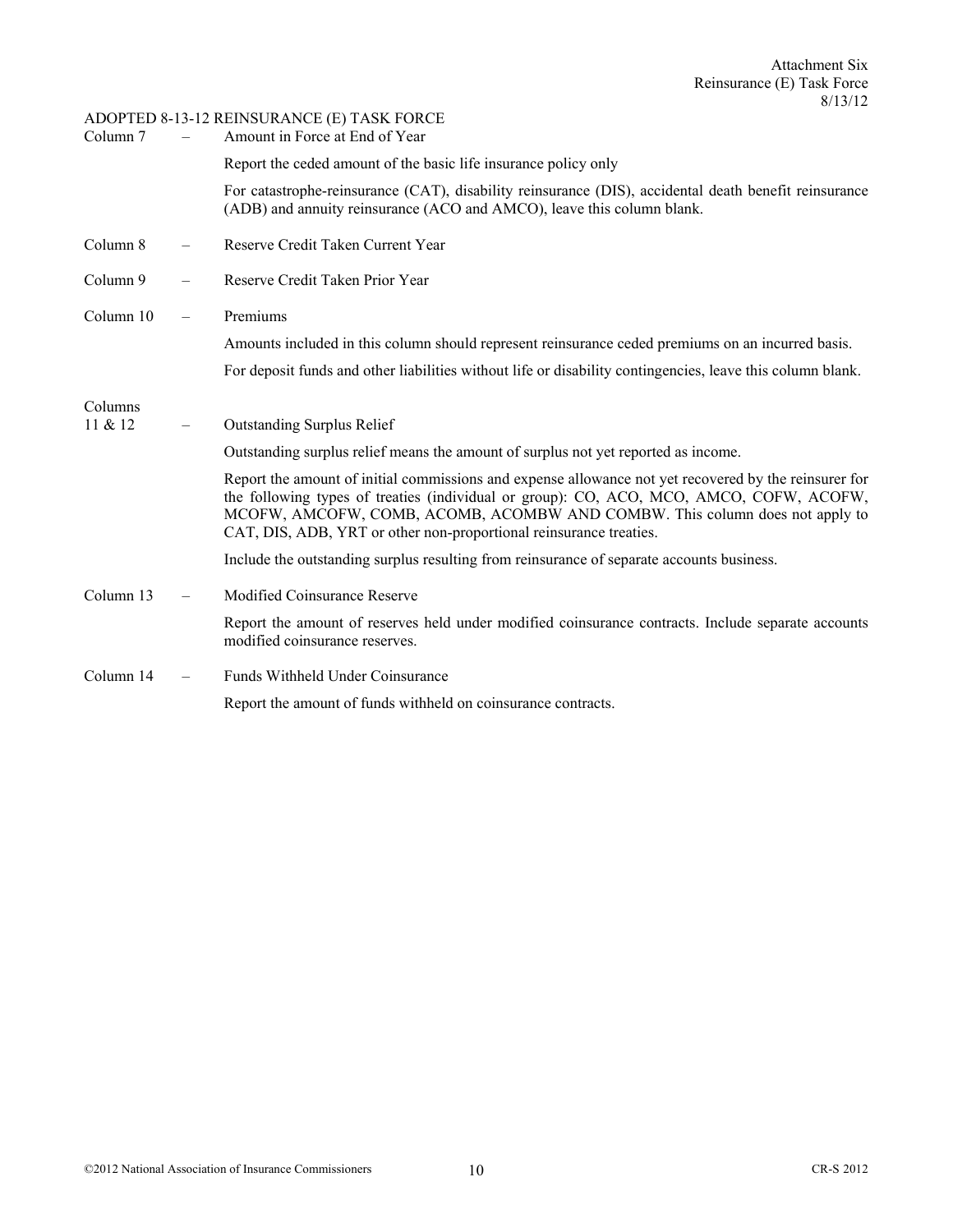### **FORM CR-S** − **PART 3** − **SECTION 2**

## **REINSURANCE CEDED ACCIDENT AND HEALTH INSURANCE AS OF DECEMBER 31, (MOST RECENT YEAR-END)**

Form CR-S Part 3 Section 1 must be reported by an assuming insurer upon initial application for status as a Certified Reinsurer, and on an annual basis thereafter so long as the Certified Reinsurer maintains certification. Amounts are to be reported in U.S. dollars with thousands omitted. All dates reported in Form CR-S must be in the format MM/DD/YYYY. For example, the date December 13, 2011 should be reported as 12/13/2011. The Certified Reinsurer's rating and collateral requirement, as assigned by the certifying state, and the effective date of such rating, must be included on this form with respect to each filing that is submitted subsequent to certification.

Part 3 Section 1 provides information with respect to reinsurance ceded or retroceded by a Certified Reinsurer (or applicant) to assuming insurers domiciled in the U.S. and abroad. Reporting entities are required to provide assuming insurer-specific data on reinsurance ceded for a minimum of the top ten assuming insurers as measured by reinsurance recoverables. Assuming insurer-specific data must be reported for additional assuming insurers (i.e., beyond the top ten) only to the extent necessary to ensure that the assuming insurer-specific reporting represents at least 75% of all reinsurance recoverables due. Part 3 Section 1 data applicable to all other assuming insurers may be reported on an aggregate basis. Reporting entities are required to subtotal this information, including both individual and aggregate data, into the categories listed below, as applicable. Include actual reinsurance ceded on group cases but exclude jointly underwritten group contracts.

| Group or Category | Line Number |
|-------------------|-------------|
| General Account   |             |
| <b>Affiliates</b> |             |
|                   |             |
|                   |             |
|                   |             |
| Non-Affiliates    |             |
|                   |             |
|                   |             |
|                   |             |
|                   |             |
| Separate Accounts |             |
| <b>Affiliates</b> |             |
|                   |             |
|                   |             |
|                   |             |
| Non-Affiliates    |             |
|                   |             |
|                   |             |
|                   |             |
|                   |             |
|                   |             |
|                   |             |
|                   |             |

## **Column Descriptions**

Column 1 – Company Code or ID Number

 The U.S. Federal Employer Identification Number (FEIN) must be reported for each U.S. domiciled insurer and U.S. branch of an alien insurer. For insurers domiciled in non-U.S. jurisdictions, report the entity's national identification number as issued by its domestic jurisdiction. Reinsurance intermediaries should not be listed, as Form CR-F is intended to identify only risk-bearing entities.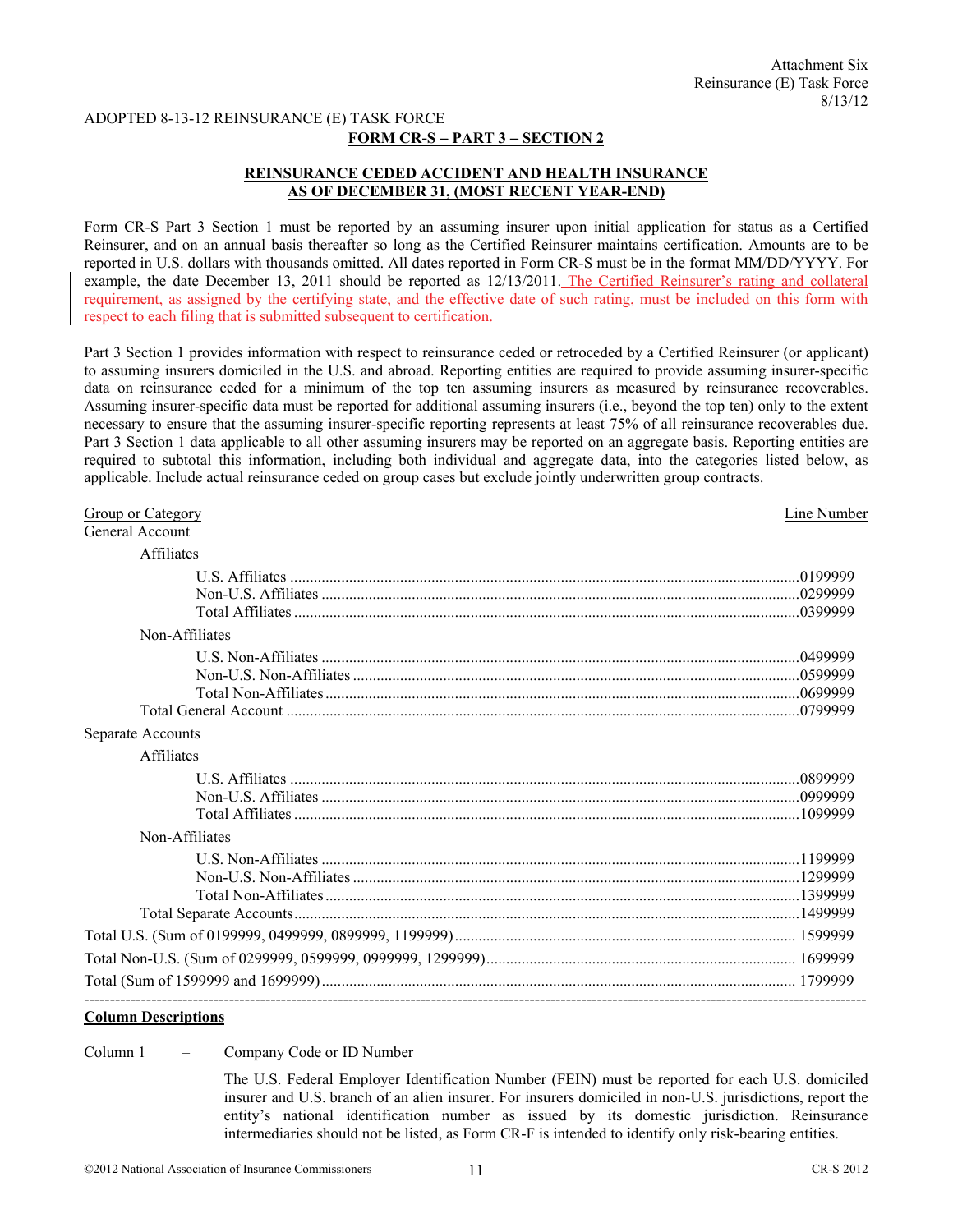Column 3 – Effective Date

 Report earliest effective date of contracts with recoverables reported applicable to individual assuming insurers.

- Column 4 Name of Company (Reinsurer)
- Column 5 Location (Domiciliary Jurisdiction)

Report the two-character postal code abbreviation for the domiciliary jurisdiction. A comprehensive listing of postal code abbreviations for foreign countries is available in the appendix of these instructions. For postal code abbreviations of foreign countries not found in the appendix, use the code found at:

#### **www.nationsonline.org/oneworld/countrycodes.htm**

If a reinsurer has merged with another entity, report the domiciliary jurisdiction of the surviving entity.

Column 6 – Type

Use the following abbreviations to identify the plan and type of reinsurance. For example, group coinsurance with funds withheld should be identified as COFW/G. (If there is more than one type of reinsurance in the same reinsurance company, show each type on a separate line.) NOTE: The type should be entered in all capital letters, and ALL reinsurance types must be followed by /G (for Group) or /I (for Individual).

| G           | Individual<br>Group                                | followed by /I or / $\overline{G}$ .    | All Reinsurance Types should be                                           |
|-------------|----------------------------------------------------|-----------------------------------------|---------------------------------------------------------------------------|
| CO          | Coinsurance                                        | <b>REINSURANCE TYPES</b><br><b>COFW</b> | Coinsurance with funds<br>withheld                                        |
| <b>MCO</b>  | Modified coinsurance                               | <b>MCOFW</b>                            | Modified coinsurance<br>with funds withheld                               |
| <b>COMB</b> | Combination<br>coinsurance/modified<br>coinsurance | <b>COMBW</b>                            | Combination<br>coinsurance/modified<br>coinsurance with funds<br>withheld |
| YRT         | Yearly renewable term                              | CAT                                     | Catastrophe                                                               |
|             | Long-Term Care                                     | OTH                                     | Other reinsurance                                                         |

**Abbreviations:** 

NOTE: The insurance type should be entered in all capital letters.

Column 7 – Premiums

Amounts included in this column should represent reinsurance ceded premiums on an incurred basis.

Column 8 – Unearned Premiums (Estimated)

Amounts represent, by company, the ceded part of the unearned premium.